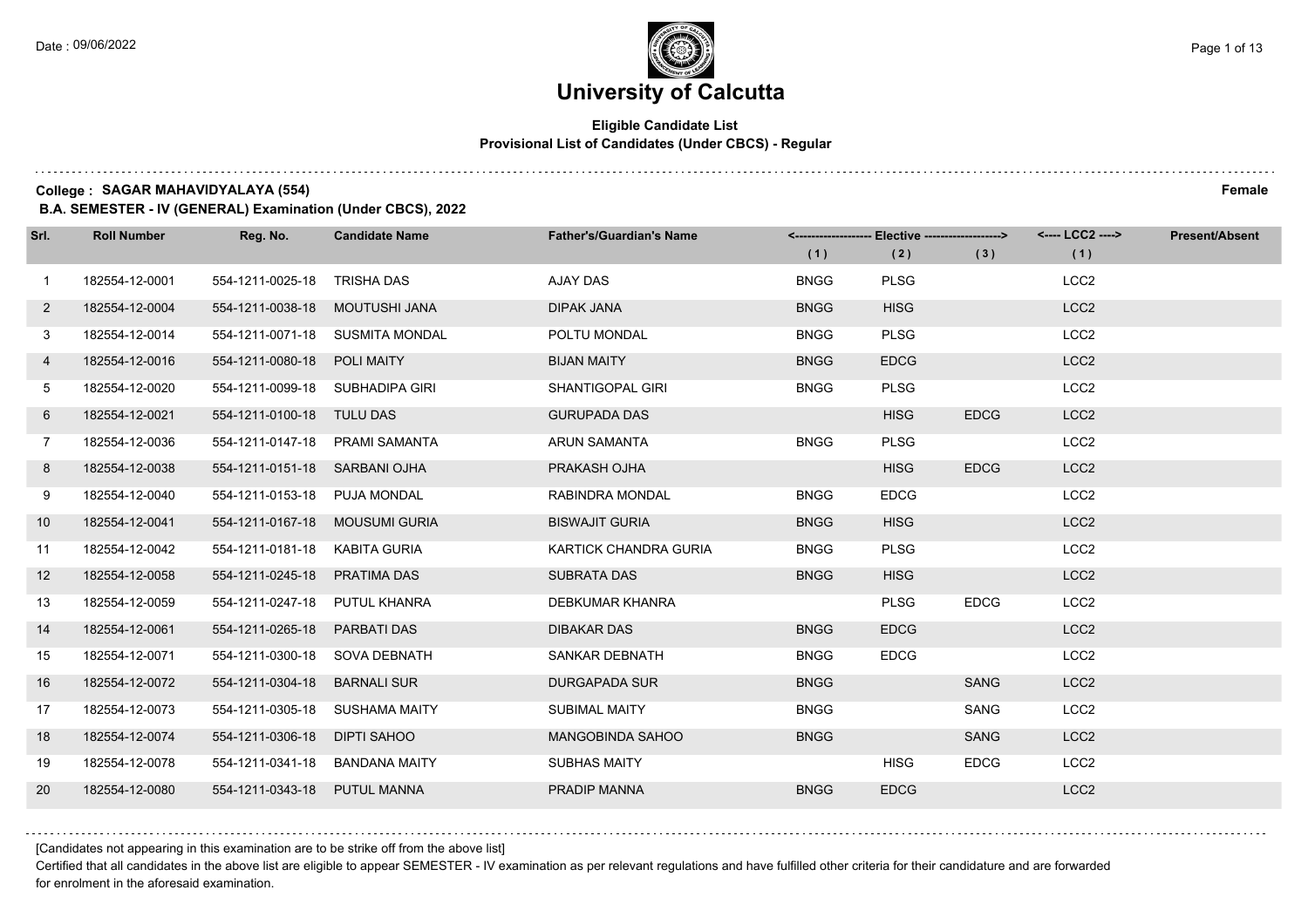### **Eligible Candidate List Provisional List of Candidates (Under CBCS) - Regular**

**College : SAGAR MAHAVIDYALAYA (554) Female**

**B.A. SEMESTER - IV (GENERAL) Examination (Under CBCS), 2022**

| Srl. | <b>Roll Number</b> | Reg. No.                        | <b>Candidate Name</b>             | <b>Father's/Guardian's Name</b> | (1)         | <-------------------- Elective ------------------><br>(2) | (3)         | <---- LCC2 ----><br>(1) | <b>Present/Absent</b> |
|------|--------------------|---------------------------------|-----------------------------------|---------------------------------|-------------|-----------------------------------------------------------|-------------|-------------------------|-----------------------|
| 21   | 182554-12-0084     | 554-1211-0356-18                | DISANI MANNA                      | <b>ALOK MANNA</b>               | <b>BNGG</b> | <b>PLSG</b>                                               |             | LCC <sub>2</sub>        |                       |
| 22   | 182554-12-0086     | 554-1211-0362-18 SUMITRA MAITY  |                                   | <b>DBKUMAR MAITY</b>            | <b>BNGG</b> | <b>PLSG</b>                                               |             | LCC <sub>2</sub>        |                       |
| 23   | 182554-12-0089     |                                 | 554-1211-0365-18 MAYNA RANI PARIA | RABINDRANATH PARIA              |             | <b>EDCG</b>                                               | <b>HISG</b> | LCC <sub>2</sub>        |                       |
| 24   | 182554-12-0091     | 554-1211-0371-18 SUPRIYA BERA   |                                   | <b>SHAKTIPADA BERA</b>          | <b>BNGG</b> | <b>EDCG</b>                                               |             | LCC <sub>2</sub>        |                       |
| 25   | 182554-12-0093     |                                 | 554-1211-0391-18 SOUMITA GAYEN    | PARIMAL GAYEN                   | <b>BNGG</b> | <b>HISG</b>                                               |             | LCC <sub>2</sub>        |                       |
| 26   | 182554-12-0096     | 554-1211-0406-18 SANGITA DAS    |                                   | <b>CHINMOY DAS</b>              | <b>BNGG</b> | <b>HISG</b>                                               |             | LCC <sub>2</sub>        |                       |
| 27   | 182554-12-0097     |                                 | 554-1211-0407-18 NANDITA KANDAR   | <b>AMRIT KANDAR</b>             | <b>BNGG</b> | <b>HISG</b>                                               |             | LCC <sub>2</sub>        |                       |
| 28   | 182554-12-0100     | 554-1211-0449-18 APARNA DAS     |                                   | <b>ARJUN DAS</b>                | <b>BNGG</b> | <b>PLSG</b>                                               |             | LCC <sub>2</sub>        |                       |
| 29   | 182554-12-0103     | 554-1211-0469-18 APARNA BERA    |                                   | ANIL BERA                       | <b>BNGG</b> | <b>EDCG</b>                                               |             | LCC <sub>2</sub>        |                       |
| 30   | 182554-12-0119     |                                 | 554-1211-0538-18 TANUSHREE GIRI   | <b>ASIT GIRI</b>                | <b>BNGG</b> | <b>EDCG</b>                                               |             | LCC <sub>2</sub>        |                       |
| 31   | 182554-12-0123     | 554-1212-0050-18 PAPI JANA      |                                   | <b>GURUPADA JANA</b>            | <b>BNGG</b> | <b>HISG</b>                                               |             | LCC <sub>2</sub>        |                       |
| 32   | 182554-12-0128     | 554-1212-0115-18 RINKU RANI DAS |                                   | RAJENDRA NATH DAS               | <b>BNGG</b> | <b>HISG</b>                                               |             | LCC <sub>2</sub>        |                       |
| 33   | 182554-12-0129     | 554-1212-0118-18                | <b>BHABANI GAYEN</b>              | <b>NIMAI GAYEN</b>              | <b>BNGG</b> | <b>HISG</b>                                               |             | LCC <sub>2</sub>        |                       |
| 34   | 182554-12-0132     | 554-1212-0138-18                | PRIYANKA DAS                      | <b>KSHUDIRAM DAS</b>            | <b>BNGG</b> | <b>PLSG</b>                                               |             | LCC <sub>2</sub>        |                       |
| 35   | 182554-12-0146     | 554-1212-0246-18 MOUMITA DALAI  |                                   | <b>SANKAR DALAI</b>             | <b>BNGG</b> | <b>PLSG</b>                                               |             | LCC <sub>2</sub>        |                       |
| 36   | 182554-12-0149     | 554-1212-0291-18                | <b>FALGUNI DAS</b>                | <b>ANANTA DAS</b>               | <b>BNGG</b> | <b>HISG</b>                                               |             | LCC <sub>2</sub>        |                       |
| 37   | 182554-12-0150     | 554-1212-0298-18                | ARCHANA DAS                       | <b>GOPAL DAS</b>                | <b>BNGG</b> | <b>EDCG</b>                                               |             | LCC <sub>2</sub>        |                       |
| 38   | 182554-12-0152     | 554-1212-0335-18 TULASHI DAS    |                                   | <b>SRIDAM DAS</b>               | <b>BNGG</b> | <b>HISG</b>                                               |             | LCC <sub>2</sub>        |                       |
| 39   | 182554-12-0158     | 554-1212-0461-18 PALLABI SINGHA |                                   | <b>BYOMKESH SINGHA</b>          | <b>BNGG</b> | <b>PLSG</b>                                               |             | LCC <sub>2</sub>        |                       |
| 40   | 182554-12-0163     |                                 | 554-1212-0525-18 SUCHITRA PATRA   | <b>SWAPAN PATRA</b>             | <b>BNGG</b> | <b>EDCG</b>                                               |             | LCC <sub>2</sub>        |                       |

[Candidates not appearing in this examination are to be strike off from the above list]

Certified that all candidates in the above list are eligible to appear SEMESTER - IV examination as per relevant regulations and have fulfilled other criteria for their candidature and are forwarded for enrolment in the aforesaid examination.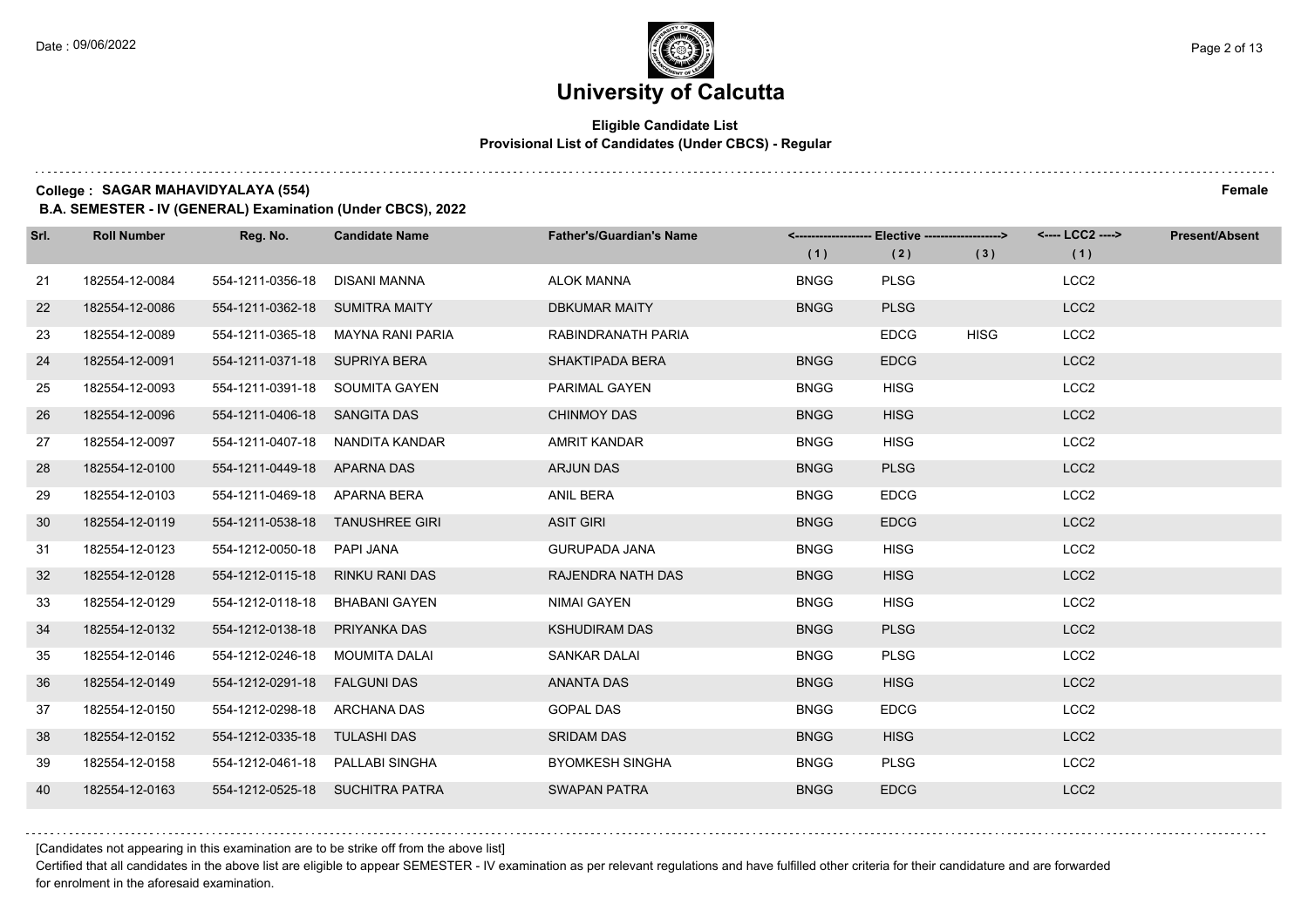### **Eligible Candidate List Provisional List of Candidates (Under CBCS) - Regular**

**College : SAGAR MAHAVIDYALAYA (554) Female**

**B.A. SEMESTER - IV (GENERAL) Examination (Under CBCS), 2022**

| Srl. | <b>Roll Number</b> | Reg. No.                       | <b>Candidate Name</b>            | <b>Father's/Guardian's Name</b> | (1)         | <-------------------- Elective ------------------><br>(2) | (3)         | <---- LCC2 ----><br>(1) | <b>Present/Absent</b> |
|------|--------------------|--------------------------------|----------------------------------|---------------------------------|-------------|-----------------------------------------------------------|-------------|-------------------------|-----------------------|
| 41   | 182554-12-0175     | 554-1214-0155-18               | MADHUMITA MANDAL                 | <b>DEBKUMAR MANDAL</b>          | <b>BNGG</b> | <b>PLSG</b>                                               |             | LCC <sub>2</sub>        |                       |
| 42   | 182554-12-0177     | 554-1214-0179-18               | <b>PRAMILA MANDAL</b>            | <b>KALIPADA MANDAL</b>          | <b>BNGG</b> | <b>PLSG</b>                                               |             | LCC <sub>2</sub>        |                       |
| 43   | 182554-12-0179     | 554-1214-0198-18 LABANI DAS    |                                  | AJIT DAS                        | <b>BNGG</b> | <b>EDCG</b>                                               |             | LCC <sub>2</sub>        |                       |
| 44   | 182554-12-0185     | 554-1214-0280-18 SUSAMA DAS    |                                  | <b>UTPAL DAS</b>                | <b>BNGG</b> | <b>EDCG</b>                                               |             | LCC <sub>2</sub>        |                       |
| 45   | 182554-12-0186     | 554-1214-0301-18               | KAKALI DEBNATH                   | <b>TAPAN DEBNATH</b>            | <b>BNGG</b> | <b>EDCG</b>                                               |             | LCC <sub>2</sub>        |                       |
| 46   | 182554-12-0187     |                                | 554-1214-0303-18 SOMA RANI BARIK | SWAPAN KUMAR BARIK              | <b>BNGG</b> |                                                           | <b>SANG</b> | LCC <sub>2</sub>        |                       |
| 47   | 182554-12-0197     |                                | 554-1214-0533-18 SUSMITA KHANRA  | ANIMESH KHANRA                  | <b>BNGG</b> | <b>HISG</b>                                               |             | LCC <sub>2</sub>        |                       |
| 48   | 182554-12-0199     |                                | 554-1215-0134-18 AFSANA KHATUN   | PIR MAHAMMAD ALI SAHA           | <b>BNGG</b> | <b>EDCG</b>                                               |             | LCC <sub>2</sub>        |                       |
| 49   | 182554-12-0202     |                                | 554-1211-0033-18 CHAMALI SAHOO   | <b>CHANDAN SAHOO</b>            | <b>EDCG</b> | <b>PLSG</b>                                               |             | LCC <sub>2</sub>        |                       |
| 50   | 182554-12-0211     | 554-1211-0091-18 HASI KHUNTIA  |                                  | RAJKRISHNA KHUNTIA              | <b>HISG</b> | <b>EDCG</b>                                               |             | LCC <sub>2</sub>        |                       |
| 51   | 182554-12-0213     | 554-1211-0119-18 MITA MAITY    |                                  | <b>BIKASH CHANDRA MAITY</b>     | <b>HISG</b> | <b>PLSG</b>                                               |             | LCC <sub>2</sub>        |                       |
| 52   | 182554-12-0220     |                                | 554-1211-0255-18 DIPLINA PRADHAN | DEBABRATA PRADHAN               | <b>HISG</b> | <b>PLSG</b>                                               |             | LCC <sub>2</sub>        |                       |
| 53   | 182554-12-0226     | 554-1211-0372-18 BINA BERA     |                                  | AJAY BERA                       | <b>HISG</b> | <b>EDCG</b>                                               |             | LCC <sub>2</sub>        |                       |
| 54   | 182554-12-0227     | 554-1211-0374-18 SANGITA MAITY |                                  | <b>GOPAL MAITY</b>              | <b>HISG</b> | <b>EDCG</b>                                               |             | LCC <sub>2</sub>        |                       |
| 55   | 182554-12-0232     | 554-1211-0498-18 SOMA PAL      |                                  | <b>SWAPAN PAL</b>               | <b>HISG</b> | <b>PLSG</b>                                               |             | LCC <sub>2</sub>        |                       |
| 56   | 182554-12-0236     |                                | 554-1211-0770-18 SAHANA KHATUN   | SK ABU SIDDHIK                  | <b>HISG</b> | <b>EDCG</b>                                               |             | LCC <sub>2</sub>        |                       |
| 57   | 182554-12-0239     |                                | 554-1212-0026-18 PRATIMA BHUNIA  | <b>ASTIK BHUNIA</b>             | <b>HISG</b> | <b>PLSG</b>                                               |             | LCC <sub>2</sub>        |                       |
| 58   | 182554-12-0245     | 554-1212-0760-18 ALPANA PATRA  |                                  | <b>DURGARAM PATRA</b>           | <b>HISG</b> | <b>EDCG</b>                                               |             | LCC <sub>2</sub>        |                       |
| 59   | 182554-12-0246     | 554-1212-0796-18 RIMI DAS      |                                  | <b>SANKAR DAS</b>               | <b>HISG</b> |                                                           | <b>BNGG</b> | LCC <sub>2</sub>        |                       |
| 60   | 182554-12-0249     | 554-1214-0282-18 PIU MONDAL    |                                  | <b>GOUTAM MONDAL</b>            | <b>HISG</b> | <b>PLSG</b>                                               |             | LCC <sub>2</sub>        |                       |

[Candidates not appearing in this examination are to be strike off from the above list]

Certified that all candidates in the above list are eligible to appear SEMESTER - IV examination as per relevant regulations and have fulfilled other criteria for their candidature and are forwarded for enrolment in the aforesaid examination.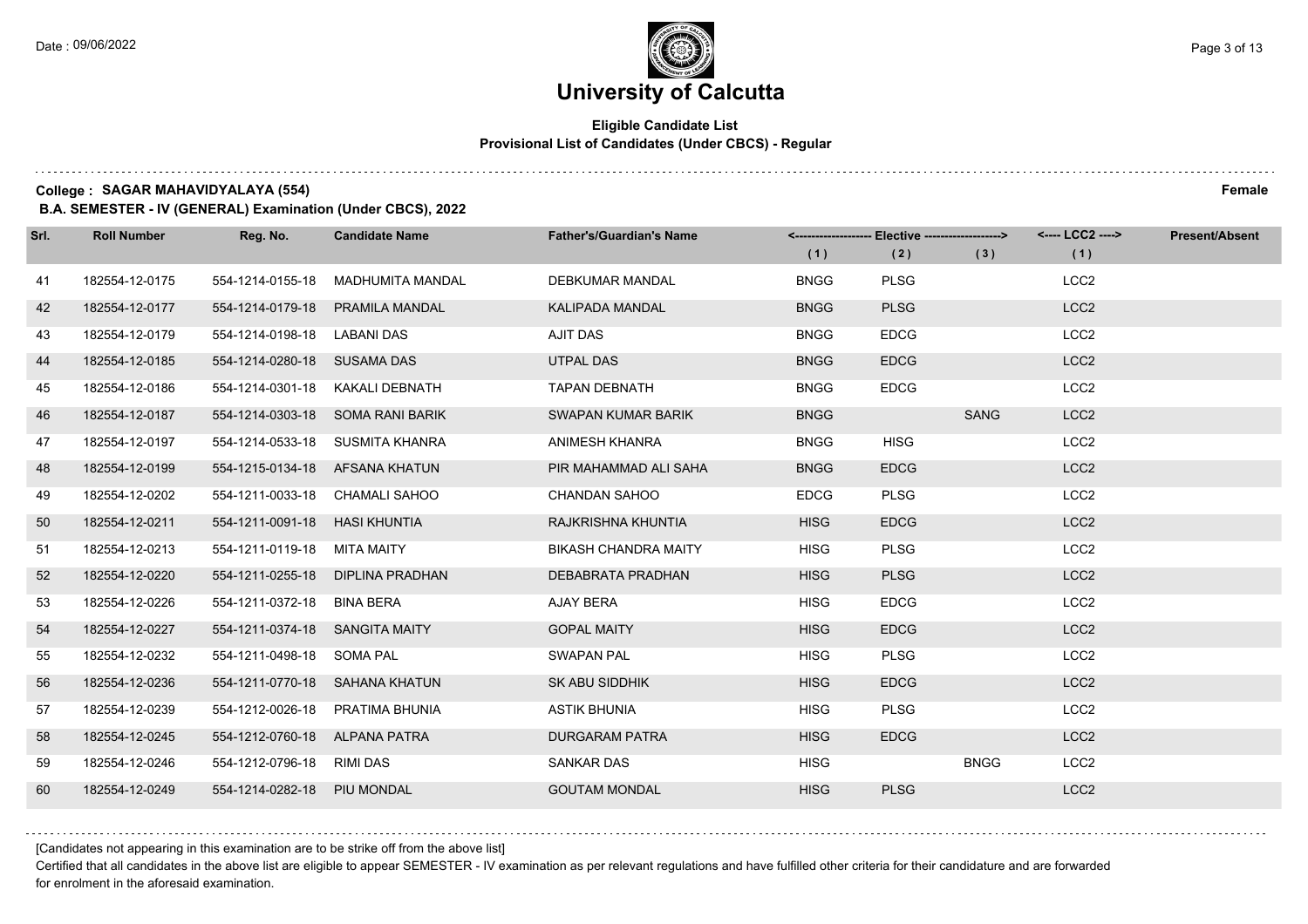### **Eligible Candidate List Provisional List of Candidates (Under CBCS) - Regular**

**College : SAGAR MAHAVIDYALAYA (554) Female**

**B.A. SEMESTER - IV (GENERAL) Examination (Under CBCS), 2022**

| Srl. | <b>Roll Number</b> | Reg. No.                       | <b>Candidate Name</b>           | <b>Father's/Guardian's Name</b> | (1)         | <-------------------- Elective -------------------><br>(2) | (3) | <---- LCC2 ----><br>(1) | <b>Present/Absent</b> |
|------|--------------------|--------------------------------|---------------------------------|---------------------------------|-------------|------------------------------------------------------------|-----|-------------------------|-----------------------|
| 61   | 182554-12-0251     | 554-1214-0779-18               | MOUMITA DAS                     | ASHOK DAS                       | <b>HISG</b> | <b>EDCG</b>                                                |     | LCC <sub>2</sub>        |                       |
| 62   | 182554-12-0252     | 554-1214-0808-18 SHAMPA DAS    |                                 | <b>JOYRAM DAS</b>               | <b>HISG</b> | <b>EDCG</b>                                                |     | LCC <sub>2</sub>        |                       |
| 63   | 182554-12-0255     | 554-1211-0204-18 SUPRITI NAYEK |                                 | PRAKASH NAYEK                   | <b>PEDG</b> | <b>BNGG</b>                                                |     | LCC <sub>2</sub>        |                       |
| 64   | 182554-12-0261     | 554-1211-0799-18 SUSHAMA BERA  |                                 | <b>DEBASISH BERA</b>            | <b>PEDG</b> | <b>HISG</b>                                                |     | LCC <sub>2</sub>        |                       |
| 65   | 182554-12-0274     |                                | 554-1214-0439-18 SUSMITA MANDAL | <b>BARUN MANDAL</b>             | <b>PEDG</b> | <b>PLSG</b>                                                |     | LCC <sub>2</sub>        |                       |
| 66   | 182554-12-0286     | 554-1211-0791-18 SUMANA DAS    |                                 | UTTAM DAS                       | <b>PLSG</b> | <b>EDCG</b>                                                |     | LCC <sub>2</sub>        |                       |
| 67   | 182554-12-0287     | 554-1212-0236-18 SUMITA BERA   |                                 | SUSHIL KUMAR BERA               | <b>PLSG</b> | <b>EDCG</b>                                                |     | LCC <sub>2</sub>        |                       |
| 68   | 182554-12-0295     | 554-1214-0227-18 ARUNIMA JANA  |                                 | NIMAI JANA                      | <b>PLSG</b> | <b>HISG</b>                                                |     | LCC <sub>2</sub>        |                       |
| 69   | 192554-12-0006     | 554-1211-0384-19               | BANAMITA PAL                    | <b>DULAL PAL</b>                | <b>BNGG</b> | <b>PLSG</b>                                                |     | LCC <sub>2</sub>        |                       |
| 70   | 192554-12-0007     | 554-1211-0386-19               | RUMPA KHATUA                    | SHAKTI PADA KHATUA              | <b>BNGG</b> | <b>HISG</b>                                                |     | LCC <sub>2</sub>        |                       |
| 71   | 192554-12-0010     | 554-1211-0393-19               | <b>RUBI PANDA</b>               | ANUP PANDA                      | <b>BNGG</b> | <b>EDCG</b>                                                |     | LCC <sub>2</sub>        |                       |
| 72   | 192554-12-0018     | 554-1211-0420-19               | <b>PUJA MAITY</b>               | <b>GURUPADA MAITY</b>           | <b>BNGG</b> | <b>PLSG</b>                                                |     | LCC <sub>2</sub>        |                       |
| 73   | 192554-12-0024     | 554-1211-0439-19               | PUJA MAHAPATRA                  | RADHAKANTA MAHAPATRA            | <b>BNGG</b> | <b>EDCG</b>                                                |     | LCC <sub>2</sub>        |                       |
| 74   | 192554-12-0034     | 554-1211-0473-19               | SANGITA MANDAL                  | <b>NOTON MANDAL</b>             | <b>BNGG</b> | <b>EDCG</b>                                                |     | LCC <sub>2</sub>        |                       |
| 75   | 192554-12-0036     | 554-1211-0487-19               | <b>MOUMITA MAITY</b>            | PRASANTA MAITY                  | <b>BNGG</b> | <b>EDCG</b>                                                |     | LCC <sub>2</sub>        |                       |
| 76   | 192554-12-0043     | 554-1211-0547-19               | KAKALI JANA                     | <b>SWAPAN JANA</b>              | <b>BNGG</b> | <b>PLSG</b>                                                |     | LCC <sub>2</sub>        |                       |
| 77   | 192554-12-0045     | 554-1211-0579-19               | <b>ANIMA MANDAL</b>             | <b>ALOK MANDAL</b>              | <b>BNGG</b> | <b>PLSG</b>                                                |     | LCC <sub>2</sub>        |                       |
| 78   | 192554-12-0058     | 554-1211-0607-19               | RADHARANI GARU                  | <b>GANESH CHANDRA GARU</b>      | <b>BNGG</b> | <b>HISG</b>                                                |     | LCC <sub>2</sub>        |                       |
| 79   | 192554-12-0070     | 554-1211-0673-19               | JAYANTI KARAN                   | <b>ARUN KARAN</b>               | <b>BNGG</b> | <b>HISG</b>                                                |     | LCC <sub>2</sub>        |                       |
| 80   | 192554-12-0075     | 554-1211-0718-19               | PRIYANKA DAS                    | DHANANJOY DAS                   | <b>BNGG</b> | <b>EDCG</b>                                                |     | LCC <sub>2</sub>        |                       |

[Candidates not appearing in this examination are to be strike off from the above list]

Certified that all candidates in the above list are eligible to appear SEMESTER - IV examination as per relevant regulations and have fulfilled other criteria for their candidature and are forwarded for enrolment in the aforesaid examination.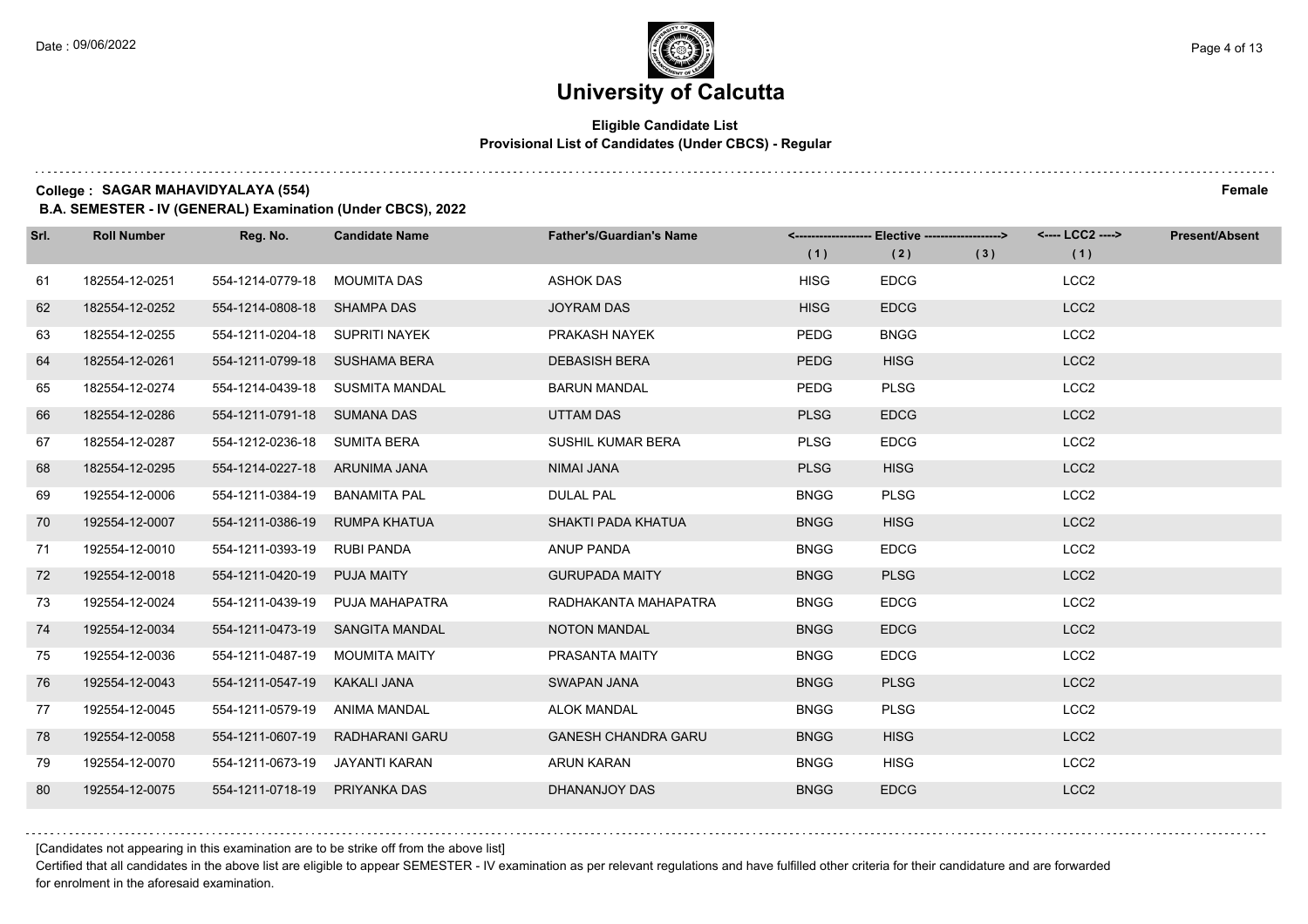### **Eligible Candidate List Provisional List of Candidates (Under CBCS) - Regular**

**College : SAGAR MAHAVIDYALAYA (554) Female**

**B.A. SEMESTER - IV (GENERAL) Examination (Under CBCS), 2022**

| Srl. | <b>Roll Number</b> | Reg. No.                        | <b>Candidate Name</b>             | <b>Father's/Guardian's Name</b> |             | <-------------------- Elective ------------------> |             | <---- LCC2 ----> | <b>Present/Absent</b> |
|------|--------------------|---------------------------------|-----------------------------------|---------------------------------|-------------|----------------------------------------------------|-------------|------------------|-----------------------|
|      |                    |                                 |                                   |                                 | (1)         | (2)                                                | (3)         | (1)              |                       |
| 81   | 192554-12-0080     | 554-1211-0730-19                | <b>BAYSHAKHI BERA</b>             | <b>BHAGIRATH BERA</b>           | <b>BNGG</b> | <b>PLSG</b>                                        |             | LCC <sub>2</sub> |                       |
| 82   | 192554-12-0093     | 554-1212-0435-19 SUJATA DAS     |                                   | <b>BARENDRANATH DAS</b>         | <b>BNGG</b> | <b>EDCG</b>                                        |             | LCC <sub>2</sub> |                       |
| 83   | 192554-12-0096     | 554-1212-0442-19 LUSI BHUNIA    |                                   | <b>GOUTAM BHUNIA</b>            | <b>BNGG</b> | <b>HISG</b>                                        |             | LCC <sub>2</sub> |                       |
| 84   | 192554-12-0114     |                                 | 554-1212-0767-19 SHRIMAYEE MONDAL | KISHALAY MONDAL                 | <b>BNGG</b> | <b>EDCG</b>                                        |             | LCC <sub>2</sub> |                       |
| 85   | 192554-12-0129     | 554-1214-0763-19                | <b>SOMA MANDAL</b>                | <b>SRIKRISHNA MANDAL</b>        | <b>BNGG</b> | <b>HISG</b>                                        |             | LCC <sub>2</sub> |                       |
| 86   | 192554-12-0132     |                                 | 554-1215-0539-19 TASLIMA KHATUN   | <b>SK NOUSAT</b>                | <b>BNGG</b> | <b>EDCG</b>                                        |             | LCC <sub>2</sub> |                       |
| 87   | 192554-12-0136     | 554-1211-0395-19 SUMITRA PARUI  |                                   | SHIBSANKAR PARUI                | <b>EDCG</b> | <b>PLSG</b>                                        |             | LCC <sub>2</sub> |                       |
| 88   | 192554-12-0138     | 554-1211-0421-19                | PINKI JANA                        | SATYARANJAN JANA                | <b>EDCG</b> | <b>BNGG</b>                                        |             | LCC <sub>2</sub> |                       |
| 89   | 192554-12-0141     | 554-1211-0472-19 SARASWATI GIRI |                                   | <b>GUNADHAR GIRI</b>            | <b>EDCG</b> | <b>BNGG</b>                                        |             | LCC <sub>2</sub> |                       |
| 90   | 192554-12-0142     |                                 | 554-1211-0489-19 SUSAMA MANDAL    | <b>LALMOHAN MANDAL</b>          | <b>EDCG</b> | <b>BNGG</b>                                        |             | LCC <sub>2</sub> |                       |
| 91   | 192554-12-0145     |                                 | 554-1211-0502-19 SUMITRA BHUNIA   | <b>SUSANTA BHUNIA</b>           | <b>EDCG</b> | <b>BNGG</b>                                        |             | LCC <sub>2</sub> |                       |
| 92   | 192554-12-0149     | 554-1211-0541-19                | NURBANU KHATUN                    | <b>SK RUPCHAND</b>              | <b>EDCG</b> | <b>BNGG</b>                                        |             | LCC <sub>2</sub> |                       |
| 93   | 192554-12-0160     | 554-1211-0598-19                | <b>ANIMA PATRA</b>                | NARAYAN PATRA                   | <b>EDCG</b> | <b>BNGG</b>                                        |             | LCC <sub>2</sub> |                       |
| 94   | 192554-12-0179     | 554-1212-0641-19 SMRITIKANA DAS |                                   | SIDDHARTHA DAS                  | <b>EDCG</b> |                                                    | <b>HISG</b> | LCC <sub>2</sub> |                       |
| 95   | 192554-12-0187     | 554-1214-0552-19                | HAMIDA KHATUN                     | HANNAN ALI KHAN                 | <b>EDCG</b> | <b>PLSG</b>                                        |             | LCC <sub>2</sub> |                       |
| 96   | 192554-12-0191     |                                 | 554-1221-0662-19 TANUSHREE GIRI   | <b>PRATAP GIRI</b>              | <b>EDCG</b> | <b>BNGG</b>                                        |             | LCC <sub>2</sub> |                       |
| 97   | 192554-12-0198     | 554-1211-0640-19                | PRATIBHA PATRA                    | <b>JANMENJAY PATRA</b>          | <b>HISG</b> | <b>EDCG</b>                                        |             | LCC <sub>2</sub> |                       |
| 98   | 192554-12-0201     | 554-1214-0776-19                | <b>RANI MANDAL</b>                | <b>BHAGABAN MANDAL</b>          | <b>HISG</b> | <b>PLSG</b>                                        |             | LCC <sub>2</sub> |                       |
| 99   | 192554-12-0204     |                                 | 554-1211-0300-19 SANCHITA MAITY   | <b>SUKESH MAITY</b>             | <b>PEDG</b> | <b>PLSG</b>                                        |             | LCC <sub>2</sub> |                       |
| 100  | 192554-12-0210     | 554-1211-0323-19                | <b>CHAMPA MAITY</b>               | <b>BINOY MAITY</b>              | <b>PEDG</b> | <b>BNGG</b>                                        |             | LCC <sub>2</sub> |                       |

[Candidates not appearing in this examination are to be strike off from the above list]

Certified that all candidates in the above list are eligible to appear SEMESTER - IV examination as per relevant regulations and have fulfilled other criteria for their candidature and are forwarded for enrolment in the aforesaid examination.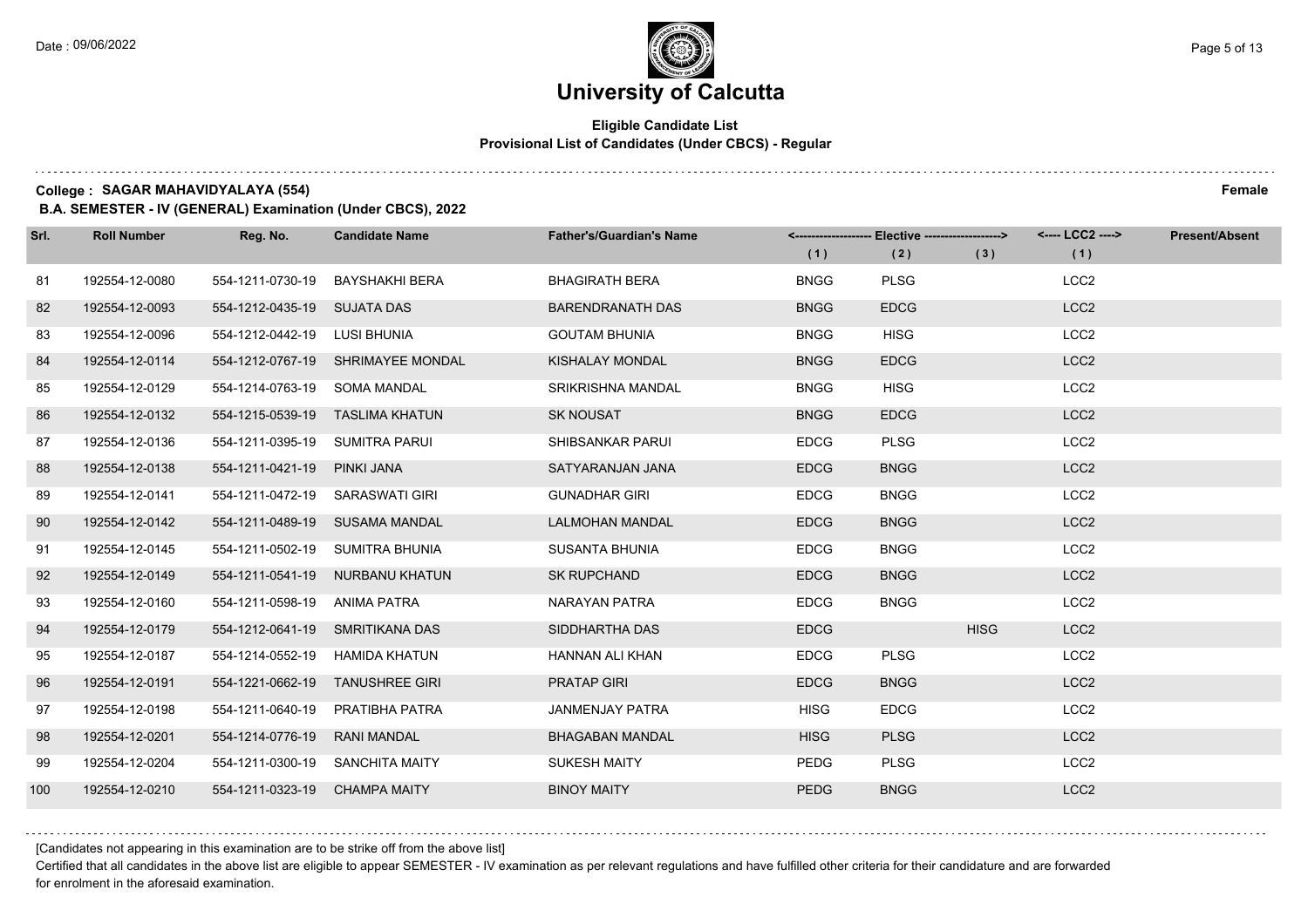### **Eligible Candidate List Provisional List of Candidates (Under CBCS) - Regular**

**College : SAGAR MAHAVIDYALAYA (554) Female**

**B.A. SEMESTER - IV (GENERAL) Examination (Under CBCS), 2022**

| Srl. | <b>Roll Number</b> | Reg. No.                     | <b>Candidate Name</b>             | <b>Father's/Guardian's Name</b> | (1)         | <-------------------- Elective ------------------><br>(2) | (3) | <---- LCC2 ----><br>(1) | <b>Present/Absent</b> |
|------|--------------------|------------------------------|-----------------------------------|---------------------------------|-------------|-----------------------------------------------------------|-----|-------------------------|-----------------------|
| 101  | 192554-12-0215     | 554-1211-0339-19             | ANIMA PRADHAN                     | UTPAL PRADHAN                   | <b>PEDG</b> | <b>BNGG</b>                                               |     | LCC <sub>2</sub>        |                       |
| 102  | 192554-12-0216     | 554-1211-0348-19             | PARAMITA BHANJA                   | <b>BIDHAN BHANJA</b>            | <b>PEDG</b> | <b>BNGG</b>                                               |     | LCC <sub>2</sub>        |                       |
| 103  | 192554-12-0219     | 554-1211-0359-19             | <b>INDRANI PANIGRAHI</b>          | <b>MANAS PANIGRAHI</b>          | <b>PEDG</b> | <b>BNGG</b>                                               |     | LCC <sub>2</sub>        |                       |
| 104  | 192554-12-0227     | 554-1212-0480-19             | DEBJANI PRAMANIK                  | <b>BABLU PRAMANIK</b>           | <b>PEDG</b> | <b>BNGG</b>                                               |     | LCC <sub>2</sub>        |                       |
| 105  | 192554-12-0240     | 554-1211-0551-19             | RUPSANA KHATUN                    | <b>SK REJJAK</b>                | <b>PLSG</b> | <b>HISG</b>                                               |     | LCC <sub>2</sub>        |                       |
| 106  | 192554-12-0245     | 554-1211-0762-19             | PAPI JANA                         | SADHAN JANA                     | <b>PLSG</b> | <b>EDCG</b>                                               |     | LCC <sub>2</sub>        |                       |
| 107  | 192554-12-0250     |                              | 554-1214-0524-19 SUCHANDA MANDAL  | PRADIP MANDAL                   | <b>PLSG</b> | <b>EDCG</b>                                               |     | LCC <sub>2</sub>        |                       |
| 108  | 202554-12-0001     |                              | 554-1211-0298-20 SAYANI PRADHAN   | SUBAL CHANDRA PRADHAN           | <b>PEDG</b> | <b>SANG</b>                                               |     | LCC <sub>2</sub>        |                       |
| 109  | 202554-12-0002     |                              | 554-1211-0300-20 PALLABI KHUNTIA  | RADHAKRISHNA KHUNTIA            | <b>PEDG</b> | <b>BNGG</b>                                               |     | LCC <sub>2</sub>        |                       |
| 110  | 202554-12-0003     | 554-1211-0301-20 SUSMITA DAS |                                   | <b>ANUP DAS</b>                 | <b>PEDG</b> | <b>BNGG</b>                                               |     | LCC <sub>2</sub>        |                       |
| 111  | 202554-12-0005     | 554-1211-0311-20 RIYA PANDA  |                                   | SAROJ KUMAR PANDA               | <b>PEDG</b> | <b>HISG</b>                                               |     | LCC <sub>2</sub>        |                       |
| 112  | 202554-12-0006     |                              | 554-1211-0313-20 SOMASHREE JANA   | <b>NIMAI JANA</b>               | <b>PEDG</b> | <b>BNGG</b>                                               |     | LCC <sub>2</sub>        |                       |
| 113  | 202554-12-0007     | 554-1211-0322-20             | JOYASRI MAITI                     | KALYAN KUMAR MAITY              | <b>PEDG</b> | <b>PLSG</b>                                               |     | LCC <sub>2</sub>        |                       |
| 114  | 202554-12-0009     |                              | 554-1211-0349-20 SOMASHREE GHORAI | <b>SUVENDU GHORAI</b>           | <b>EDCG</b> | <b>BNGG</b>                                               |     | LCC <sub>2</sub>        |                       |
| 115  | 202554-12-0010     | 554-1211-0352-20             | RITUPARNA GIRI                    | AJAY KUMAR GIRI                 | <b>HISG</b> | <b>EDCG</b>                                               |     | LCC <sub>2</sub>        |                       |
| 116  | 202554-12-0012     | 554-1211-0359-20             | <b>KRISHNA MAITY</b>              | <b>SUBIMAL MAITY</b>            | <b>HISG</b> | <b>PLSG</b>                                               |     | LCC <sub>2</sub>        |                       |
| 117  | 202554-12-0013     | 554-1211-0360-20             | ILUFA KHATUN                      | <b>SK IYARAF</b>                | <b>EDCG</b> | <b>PLSG</b>                                               |     | LCC <sub>2</sub>        |                       |
| 118  | 202554-12-0014     |                              | 554-1211-0363-20 SUMITRA PRADHAN  | SANDIP PRADHAN                  | <b>BNGG</b> | <b>PLSG</b>                                               |     | LCC <sub>2</sub>        |                       |
| 119  | 202554-12-0015     | 554-1211-0367-20             | <b>BARNALI CHAKRABARTY</b>        | <b>DULAL CHAKRABARTY</b>        | <b>HISG</b> | <b>PLSG</b>                                               |     | LCC <sub>2</sub>        |                       |
| 120  | 202554-12-0016     | 554-1211-0372-20 ANJALI BERA |                                   | PRABHANSHU BERA                 | <b>EDCG</b> | <b>BNGG</b>                                               |     | LCC <sub>2</sub>        |                       |

[Candidates not appearing in this examination are to be strike off from the above list]

Certified that all candidates in the above list are eligible to appear SEMESTER - IV examination as per relevant regulations and have fulfilled other criteria for their candidature and are forwarded for enrolment in the aforesaid examination.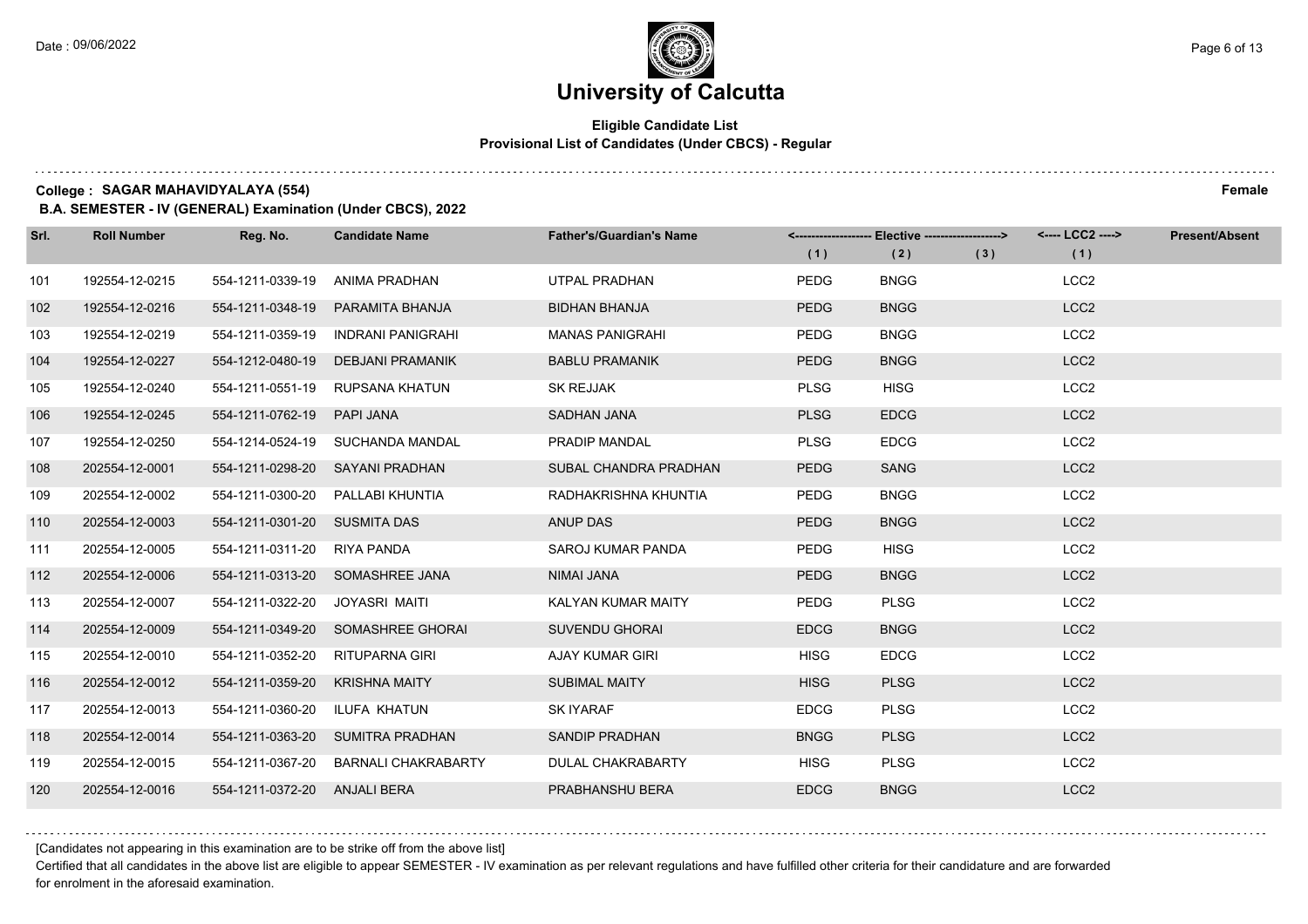### **Eligible Candidate List Provisional List of Candidates (Under CBCS) - Regular**

**College : SAGAR MAHAVIDYALAYA (554) Female**

**B.A. SEMESTER - IV (GENERAL) Examination (Under CBCS), 2022**

| Srl. | <b>Roll Number</b> | Reg. No.                       | <b>Candidate Name</b>            | <b>Father's/Guardian's Name</b> | (1)         | <-------------------- Elective ------------------><br>(2) | (3)         | <---- LCC2 ----><br>(1) | <b>Present/Absent</b> |
|------|--------------------|--------------------------------|----------------------------------|---------------------------------|-------------|-----------------------------------------------------------|-------------|-------------------------|-----------------------|
| 121  | 202554-12-0018     | 554-1211-0386-20 SATHI PATRA   |                                  | <b>SWAPAN PATRA</b>             | <b>BNGG</b> | <b>PLSG</b>                                               |             | LCC <sub>2</sub>        |                       |
| 122  | 202554-12-0019     | 554-1211-0387-20 ARJINA KHATUN |                                  | <b>SK MANIRUL</b>               | <b>BNGG</b> | <b>PLSG</b>                                               |             | LCC <sub>2</sub>        |                       |
| 123  | 202554-12-0021     | 554-1211-0398-20 SUNITA GIRI   |                                  | <b>TAPAN GIRI</b>               | <b>SANG</b> | <b>BNGG</b>                                               |             | LCC <sub>2</sub>        |                       |
| 124  | 202554-12-0023     |                                | 554-1211-0409-20 SUNJIDA KHATUN  | <b>SK RAFIK</b>                 | <b>BNGG</b> | <b>SANG</b>                                               |             | LCC <sub>2</sub>        |                       |
| 125  | 202554-12-0024     | 554-1211-0413-20               | MINARA KHATUN                    | SK ABDUL BURHAN                 | <b>BNGG</b> | <b>SANG</b>                                               |             | LCC <sub>2</sub>        |                       |
| 126  | 202554-12-0025     | 554-1211-0429-20               | <b>JAYANTI MAITY</b>             | <b>GOUTAM MAITY</b>             | <b>BNGG</b> | SANG                                                      |             | LCC <sub>2</sub>        |                       |
| 127  | 202554-12-0026     | 554-1211-0431-20 ANAMIKA PATRA |                                  | <b>GANESH PATRA</b>             | <b>BNGG</b> | SANG                                                      |             | LCC <sub>2</sub>        |                       |
| 128  | 202554-12-0027     | 554-1211-0436-20               | KANCHAN MANDAL                   | <b>BIMAL MANDAL</b>             | <b>PLSG</b> | <b>BNGG</b>                                               |             | LCC <sub>2</sub>        |                       |
| 129  | 202554-12-0028     | 554-1211-0439-20               | RIMI PRADHAN                     | <b>BISWAJIT PRADHAN</b>         | <b>EDCG</b> | <b>HISG</b>                                               |             | LCC <sub>2</sub>        |                       |
| 130  | 202554-12-0029     | 554-1211-0441-20               | <b>PALLABI SASMAL</b>            | PARIMAL SASMAL                  | <b>EDCG</b> | <b>PLSG</b>                                               |             | LCC <sub>2</sub>        |                       |
| 131  | 202554-12-0030     |                                | 554-1211-0442-20 SUSHAMA PATRA   | <b>JYOTINDRANATH PATRA</b>      | <b>EDCG</b> | SANG                                                      |             | LCC <sub>2</sub>        |                       |
| 132  | 202554-12-0031     | 554-1211-0443-20               | <b>RINKU SASMAL</b>              | <b>TAPAN SASMAL</b>             | <b>EDCG</b> | <b>PLSG</b>                                               |             | LCC <sub>2</sub>        |                       |
| 133  | 202554-12-0032     | 554-1211-0444-20               | RAMA PAUL                        | <b>DEBKUMAR PAUL</b>            | <b>EDCG</b> | <b>BNGG</b>                                               |             | LCC <sub>2</sub>        |                       |
| 134  | 202554-12-0033     | 554-1211-0445-20               | <b>DIPTI PAUL</b>                | <b>DIPAK PAUL</b>               | <b>EDCG</b> | <b>BNGG</b>                                               |             | LCC <sub>2</sub>        |                       |
| 135  | 202554-12-0034     | 554-1211-0450-20 TUMPA DINDA   |                                  | LATE SUKESH DINDA               | <b>EDCG</b> |                                                           | <b>HISG</b> | LCC <sub>2</sub>        |                       |
| 136  | 202554-12-0037     | 554-1211-0464-20 PINKI GIRI    |                                  | <b>DILIP GIRI</b>               | <b>BNGG</b> | <b>EDCG</b>                                               |             | LCC <sub>2</sub>        |                       |
| 137  | 202554-12-0038     | 554-1211-0474-20               | SUMITA DINDA                     | <b>GOURHARI DINDA</b>           | <b>BNGG</b> | <b>EDCG</b>                                               |             | LCC <sub>2</sub>        |                       |
| 138  | 202554-12-0039     | 554-1211-0475-20               | <b>MADHABI GIRI</b>              | <b>BHOLANATH GIRI</b>           | <b>EDCG</b> | <b>PLSG</b>                                               |             | LCC <sub>2</sub>        |                       |
| 139  | 202554-12-0040     |                                | 554-1211-0480-20 SHRABANI MISHRA | <b>DEBASIS MISHRA</b>           | <b>BNGG</b> | <b>PLSG</b>                                               |             | LCC <sub>2</sub>        |                       |
| 140  | 202554-12-0041     | 554-1211-0482-20               | <b>LAXMI BERA</b>                | <b>TOKAN BERA</b>               | <b>BNGG</b> | <b>EDCG</b>                                               |             | LCC <sub>2</sub>        |                       |

[Candidates not appearing in this examination are to be strike off from the above list]

Certified that all candidates in the above list are eligible to appear SEMESTER - IV examination as per relevant regulations and have fulfilled other criteria for their candidature and are forwarded for enrolment in the aforesaid examination.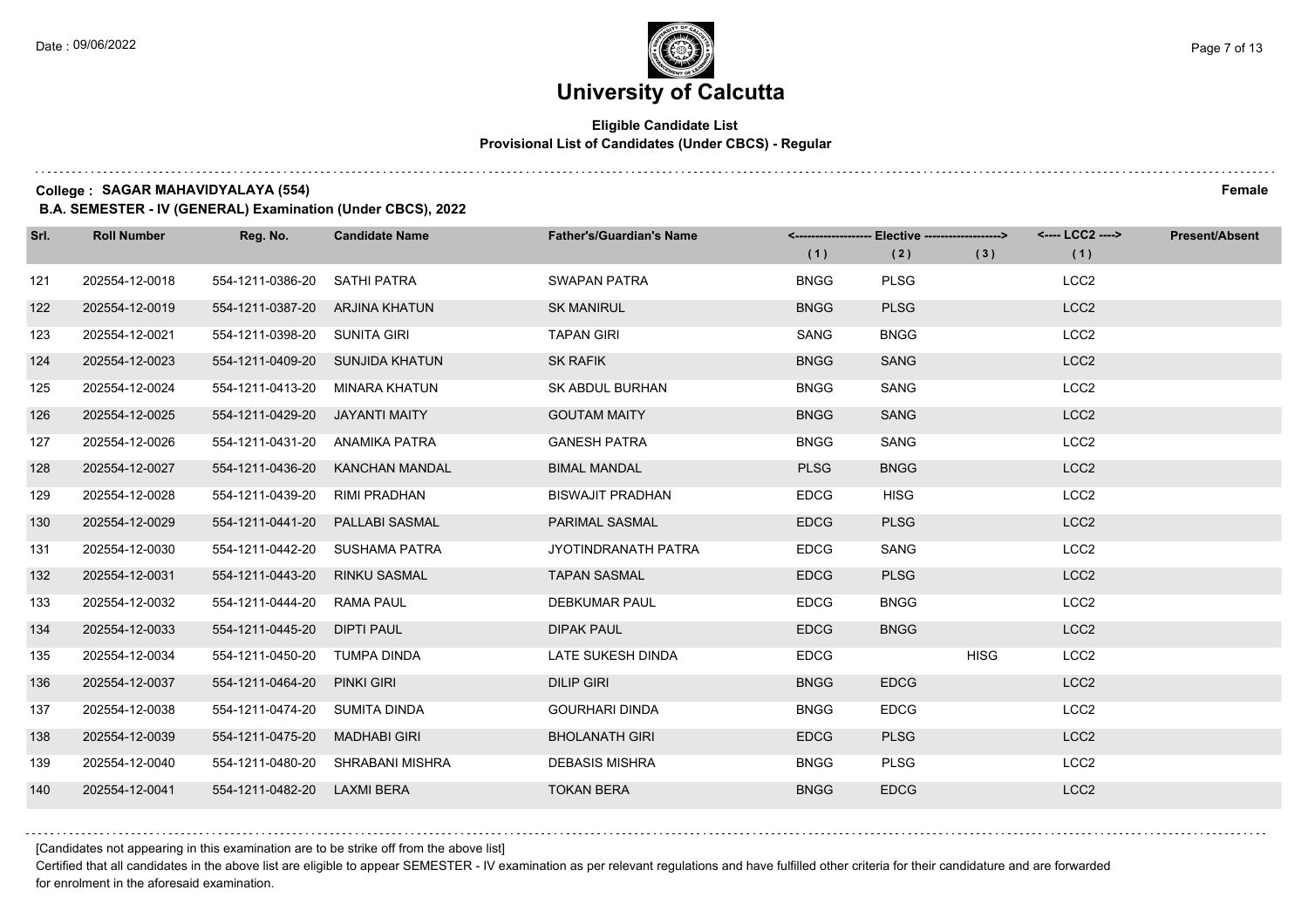### **Eligible Candidate List Provisional List of Candidates (Under CBCS) - Regular**

**College : SAGAR MAHAVIDYALAYA (554) Female**

**B.A. SEMESTER - IV (GENERAL) Examination (Under CBCS), 2022**

| Srl. | <b>Roll Number</b> | Reg. No.                       | <b>Candidate Name</b>             | <b>Father's/Guardian's Name</b> | (1)         | <-------------------- Elective -------------------><br>(2) | (3)         | <---- LCC2 ----><br>(1) | <b>Present/Absent</b> |
|------|--------------------|--------------------------------|-----------------------------------|---------------------------------|-------------|------------------------------------------------------------|-------------|-------------------------|-----------------------|
| 141  | 202554-12-0043     | 554-1211-0486-20               | <b>SUPARNA DAS</b>                | <b>KALIPADA DAS</b>             | <b>BNGG</b> | <b>EDCG</b>                                                |             | LCC <sub>2</sub>        |                       |
| 142  | 202554-12-0044     | 554-1211-0488-20               | <b>TANUSHREE NANDI</b>            | <b>BABLU NANDI</b>              | <b>BNGG</b> | <b>EDCG</b>                                                |             | LCC <sub>2</sub>        |                       |
| 143  | 202554-12-0045     | 554-1211-0489-20               | <b>TRISHNA PRADHAN</b>            | <b>GOPAL PRADHAN</b>            | <b>BNGG</b> | <b>EDCG</b>                                                |             | LCC <sub>2</sub>        |                       |
| 144  | 202554-12-0047     |                                | 554-1211-0499-20 SOMASHREE BIJALI | <b>MANAS BIJALI</b>             | <b>EDCG</b> | <b>BNGG</b>                                                |             | LCC <sub>2</sub>        |                       |
| 145  | 202554-12-0049     | 554-1211-0503-20               | <b>SOMA MANNA</b>                 | <b>TAPAN MANNA</b>              |             | <b>HISG</b>                                                | SANG        | LCC <sub>2</sub>        |                       |
| 146  | 202554-12-0050     | 554-1211-0504-20               | <b>MOURANI BHUNIA</b>             | <b>BIPLAB BHUNIA</b>            |             | <b>HISG</b>                                                | SANG        | LCC <sub>2</sub>        |                       |
| 147  | 202554-12-0051     | 554-1211-0510-20 MALLIKA SAHOO |                                   | LAKSHMANCHANDRA SAHOO           | <b>PLSG</b> | <b>BNGG</b>                                                |             | LCC <sub>2</sub>        |                       |
| 148  | 202554-12-0052     | 554-1211-0512-20 SARMINA AJMIN |                                   | <b>SK MANIRUL ISLAM</b>         | <b>EDCG</b> | <b>HISG</b>                                                |             | LCC <sub>2</sub>        |                       |
| 149  | 202554-12-0053     | 554-1211-0516-20               | ASMINA KHATUN                     | <b>SK SERAJUL</b>               | <b>EDCG</b> | <b>PLSG</b>                                                |             | LCC <sub>2</sub>        |                       |
| 150  | 202554-12-0054     | 554-1211-0517-20 PIYALI MAIKAP |                                   | <b>TAPAN MAIKAP</b>             | <b>EDCG</b> | <b>PLSG</b>                                                |             | LCC <sub>2</sub>        |                       |
| 151  | 202554-12-0055     | 554-1211-0518-20 NASIMA KHATUN |                                   | <b>SK NOBIR</b>                 | PEDG        | <b>BNGG</b>                                                |             | LCC <sub>2</sub>        |                       |
| 152  | 202554-12-0056     |                                | 554-1211-0519-20 PANCHAMI KHANRA  | PANCHANAN KHANRA                | <b>BNGG</b> | <b>PLSG</b>                                                |             | LCC <sub>2</sub>        |                       |
| 153  | 202554-12-0057     | 554-1211-0522-20 SHIULI DAS    |                                   | <b>BHABASANKAR DAS</b>          | <b>EDCG</b> | <b>PLSG</b>                                                |             | LCC <sub>2</sub>        |                       |
| 154  | 202554-12-0058     | 554-1211-0523-20 PARAMITA DAS  |                                   | <b>LATE PRAJAPATI DAS</b>       | <b>EDCG</b> | <b>PLSG</b>                                                |             | LCC <sub>2</sub>        |                       |
| 155  | 202554-12-0059     | 554-1211-0524-20 KAMALA PATRA  |                                   | <b>BIDYUT PATRA</b>             | <b>EDCG</b> | <b>HISG</b>                                                |             | LCC <sub>2</sub>        |                       |
| 156  | 202554-12-0060     | 554-1211-0525-20 PRAMILA SAHOO |                                   | PARITOSH SAHOO                  | <b>EDCG</b> | <b>HISG</b>                                                |             | LCC <sub>2</sub>        |                       |
| 157  | 202554-12-0062     | 554-1211-0529-20               | <b>RIPA MONDAL</b>                | SRIKRISHNA MONDAL               | <b>BNGG</b> | <b>HISG</b>                                                |             | LCC <sub>2</sub>        |                       |
| 158  | 202554-12-0063     | 554-1211-0530-20               | <b>BHARATI JANA</b>               | PRADIP JANA                     |             | <b>EDCG</b>                                                | <b>PLSG</b> | LCC <sub>2</sub>        |                       |
| 159  | 202554-12-0064     | 554-1211-0531-20 SUMI PATRA    |                                   | PALASH PATRA                    | <b>EDCG</b> | <b>PLSG</b>                                                |             | LCC <sub>2</sub>        |                       |
| 160  | 202554-12-0065     | 554-1211-0537-20 PINKI JANA    |                                   | PRANAB JANA                     | <b>HISG</b> | <b>SANG</b>                                                |             | LCC <sub>2</sub>        |                       |

[Candidates not appearing in this examination are to be strike off from the above list]

Certified that all candidates in the above list are eligible to appear SEMESTER - IV examination as per relevant regulations and have fulfilled other criteria for their candidature and are forwarded for enrolment in the aforesaid examination.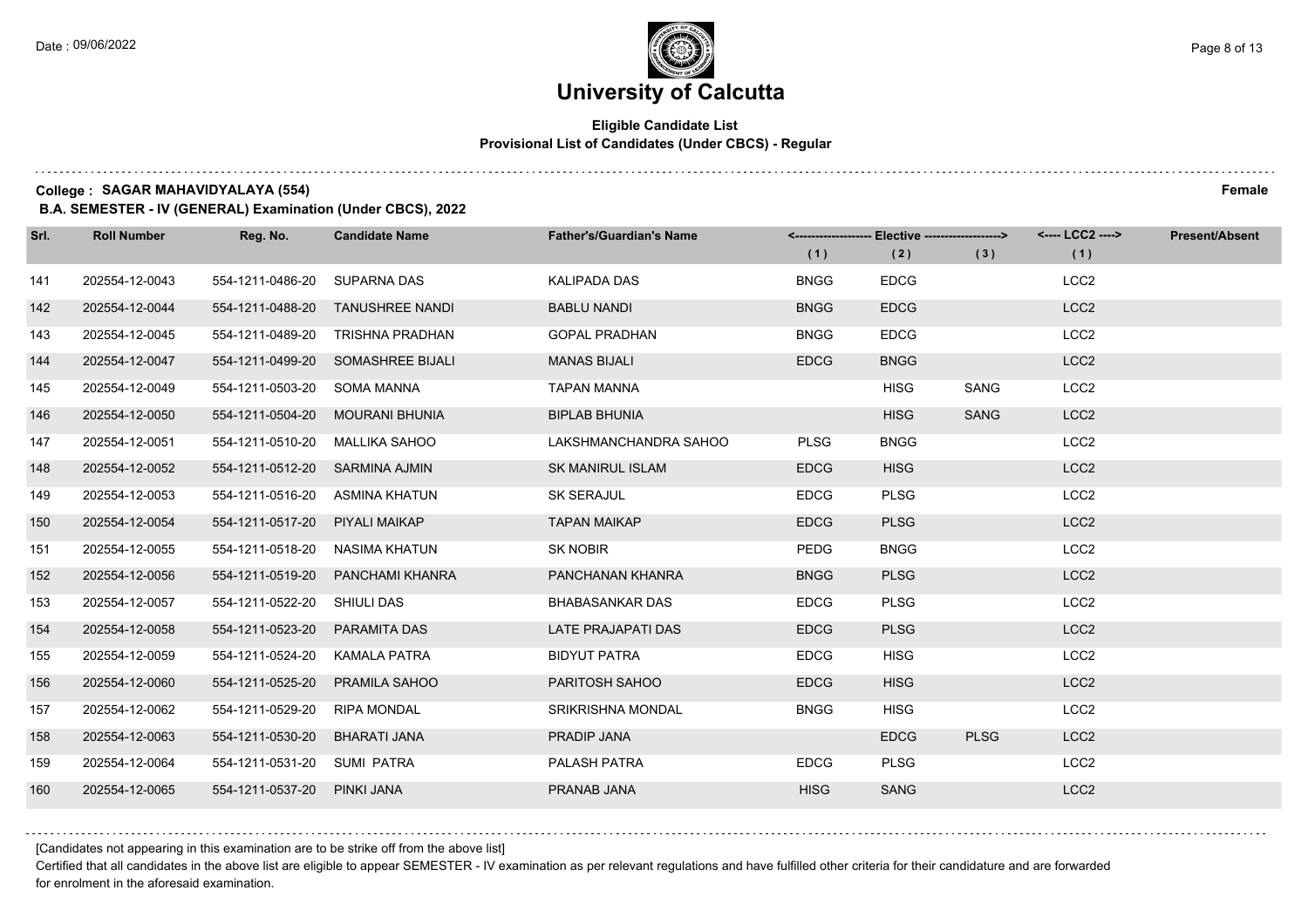$1.111$ 

# **University of Calcutta**

### **Eligible Candidate List Provisional List of Candidates (Under CBCS) - Regular**

**College : SAGAR MAHAVIDYALAYA (554) Female**

**B.A. SEMESTER - IV (GENERAL) Examination (Under CBCS), 2022**

| Srl. | <b>Roll Number</b> | Reg. No.                       | <b>Candidate Name</b>                   | <b>Father's/Guardian's Name</b> | (1)         | <-------------------- Elective -------------------><br>(2) | (3)         | <---- LCC2 ----><br>(1) | <b>Present/Absent</b> |
|------|--------------------|--------------------------------|-----------------------------------------|---------------------------------|-------------|------------------------------------------------------------|-------------|-------------------------|-----------------------|
| 161  | 202554-12-0066     | 554-1211-0544-20               | SANGITA JANA                            | SUBIMAL JANA                    | SANG        | <b>EDCG</b>                                                |             | LCC <sub>2</sub>        |                       |
| 162  | 202554-12-0067     | 554-1211-0545-20 SUNITA MANNA  |                                         | RAMKRISHNA MANNA                | <b>PLSG</b> | <b>BNGG</b>                                                |             | LCC <sub>2</sub>        |                       |
| 163  | 202554-12-0069     | 554-1211-0558-20 SUSAMA DAS    |                                         | KHOKAN DAS                      | <b>EDCG</b> | <b>PLSG</b>                                                |             | LCC <sub>2</sub>        |                       |
| 164  | 202554-12-0070     | 554-1211-0560-20               | BISAKHA JANA                            | <b>BIPUL JANA</b>               | <b>BNGG</b> | <b>PLSG</b>                                                |             | LCC <sub>2</sub>        |                       |
| 165  | 202554-12-0071     | 554-1211-0561-20               | SUDIPA BHOWMIK                          | NARAYAN BHOWMIK                 | <b>PLSG</b> | <b>EDCG</b>                                                |             | LCC <sub>2</sub>        |                       |
| 166  | 202554-12-0072     | 554-1211-0565-20               | UMA RANI KHANRA                         | NABAKUMAR KHANRA                | <b>EDCG</b> | <b>HISG</b>                                                |             | LCC <sub>2</sub>        |                       |
| 167  | 202554-12-0073     | 554-1211-0567-20 SHEULI NASKAR |                                         | NITAI NASKAR                    | SANG        | <b>EDCG</b>                                                |             | LCC <sub>2</sub>        |                       |
| 168  | 202554-12-0074     | 554-1211-0570-20               | DOLAN KARAN                             | <b>SANKAR KARAN</b>             | <b>PEDG</b> | <b>SANG</b>                                                |             | LCC <sub>2</sub>        |                       |
| 169  | 202554-12-0078     | 554-1211-0582-20               | <b>SUCHETA BERA</b>                     | RAMAKANTA BERA                  | <b>EDCG</b> | <b>PLSG</b>                                                |             | LCC <sub>2</sub>        |                       |
| 170  | 202554-12-0081     | 554-1211-0595-20 SONALI MAITY  |                                         | <b>ASHOK KUMAR MAITY</b>        | <b>EDCG</b> |                                                            | <b>PLSG</b> | LCC <sub>2</sub>        |                       |
| 171  | 202554-12-0082     | 554-1211-0596-20               | DEBJANI MISHRA                          | DEBDULAL MISHRA                 | <b>EDCG</b> | <b>PLSG</b>                                                |             | LCC <sub>2</sub>        |                       |
| 172  | 202554-12-0083     |                                | 554-1211-0613-20 SUMAIYA SULTANA KHATUN | SK MUJIBUR RAHAMAN              | <b>PLSG</b> | <b>EDCG</b>                                                |             | LCC <sub>2</sub>        |                       |
| 173  | 202554-12-0088     | 554-1211-0621-20               | <b>PAYEL BARUI</b>                      | <b>SAMPU BARUI</b>              | PEDG        | <b>PLSG</b>                                                |             | LCC <sub>2</sub>        |                       |
| 174  | 202554-12-0089     | 554-1211-0623-20               | MANUYARA KHATUN                         | <b>SK HATEM</b>                 | <b>EDCG</b> | <b>HISG</b>                                                |             | LCC <sub>2</sub>        |                       |
| 175  | 202554-12-0093     | 554-1211-0629-20               | TUHINA KHATUN                           | SK MAFIJUL RAHAMAN              | <b>EDCG</b> | <b>HISG</b>                                                |             | LCC <sub>2</sub>        |                       |
| 176  | 202554-12-0094     | 554-1211-0631-20               | PAMALI JANA                             | <b>BADAL JANA</b>               | <b>SANG</b> | <b>PLSG</b>                                                |             | LCC <sub>2</sub>        |                       |
| 177  | 202554-12-0095     | 554-1211-0633-20               | PAMPA CHANDA                            | CHITTARANJAN CHANDA             | <b>EDCG</b> | <b>PLSG</b>                                                |             | LCC <sub>2</sub>        |                       |
| 178  | 202554-12-0096     | 554-1211-0642-20 SUJATA MANDAL |                                         | <b>ARUN MANDAL</b>              | <b>EDCG</b> | <b>BNGG</b>                                                |             | LCC <sub>2</sub>        |                       |
| 179  | 202554-12-0098     | 554-1211-0647-20 NABANITA DAS  |                                         | <b>NARAYAN DAS</b>              | <b>HISG</b> | <b>BNGG</b>                                                |             | LCC <sub>2</sub>        |                       |
| 180  | 202554-12-0101     | 554-1211-0674-20 PAYEL DAS     |                                         | <b>GOBINDA DAS</b>              | <b>SANG</b> | <b>HISG</b>                                                |             | LCC <sub>2</sub>        |                       |

[Candidates not appearing in this examination are to be strike off from the above list]

Certified that all candidates in the above list are eligible to appear SEMESTER - IV examination as per relevant regulations and have fulfilled other criteria for their candidature and are forwarded for enrolment in the aforesaid examination.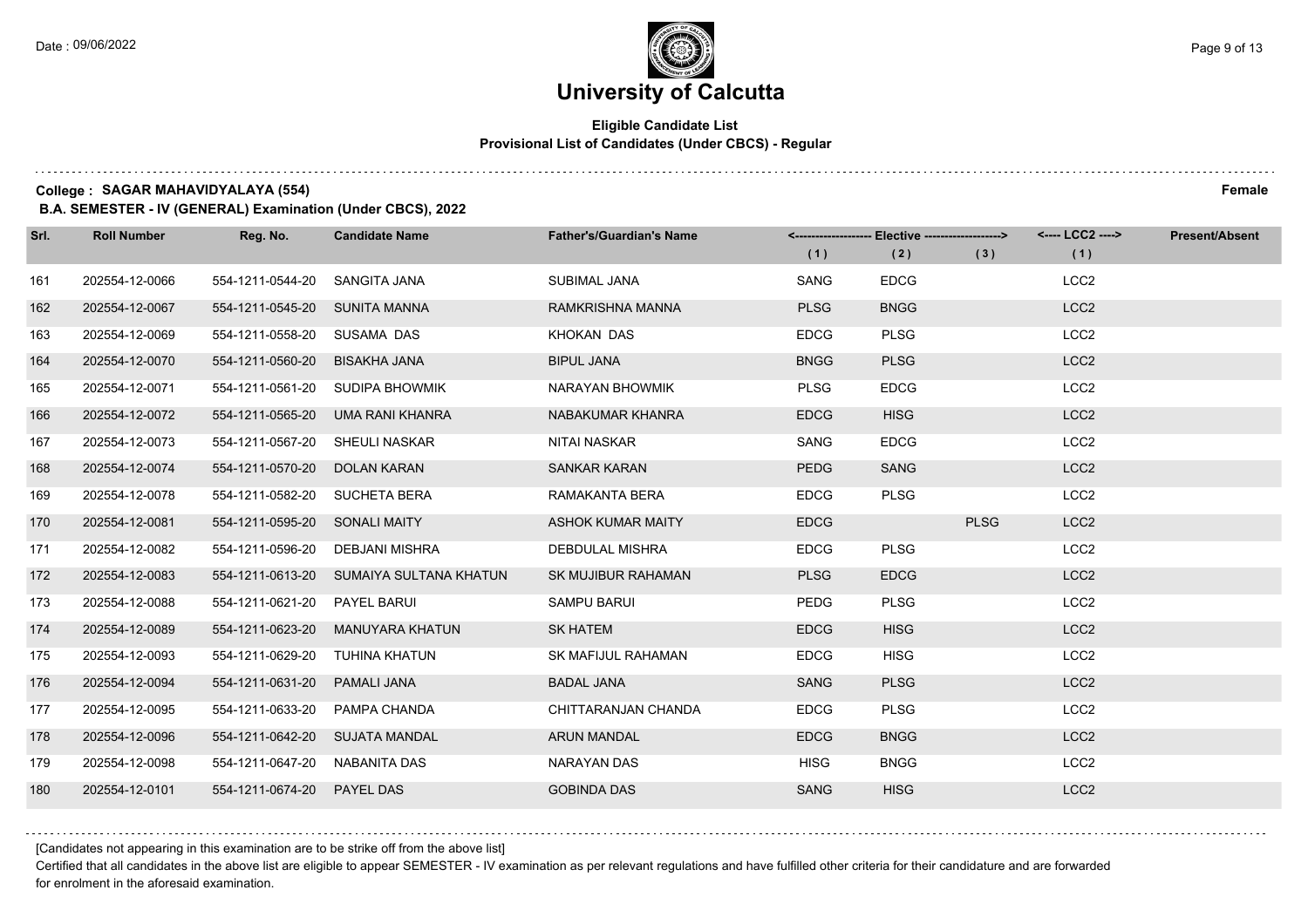### **Eligible Candidate List Provisional List of Candidates (Under CBCS) - Regular**

**College : SAGAR MAHAVIDYALAYA (554) Female**

**B.A. SEMESTER - IV (GENERAL) Examination (Under CBCS), 2022**

| Srl. | <b>Roll Number</b> | Reg. No.                       | <b>Candidate Name</b>           | <b>Father's/Guardian's Name</b> | (1)         | <-------------------- Elective -------------------><br>(2) | (3)         | <---- LCC2 ----><br>(1) | <b>Present/Absent</b> |
|------|--------------------|--------------------------------|---------------------------------|---------------------------------|-------------|------------------------------------------------------------|-------------|-------------------------|-----------------------|
| 181  | 202554-12-0105     | 554-1211-0705-20               | SHAMPA PRADHAN                  | <b>ASHOKE PRADHAN</b>           | <b>BNGG</b> | <b>EDCG</b>                                                |             | LCC <sub>2</sub>        |                       |
| 182  | 202554-12-0112     | 554-1211-0722-20               | PRIYANKA JANA                   | LATE SATYARANJAN JANA           | <b>EDCG</b> | <b>PLSG</b>                                                |             | LCC <sub>2</sub>        |                       |
| 183  | 202554-12-0113     | 554-1211-0723-20 SIKHA MANNA   |                                 | ABANTI MANNA                    | <b>EDCG</b> | <b>HISG</b>                                                |             | LCC <sub>2</sub>        |                       |
| 184  | 202554-12-0119     | 554-1211-0748-20 PINKI KAR     |                                 | <b>ASWINI KAR</b>               |             | <b>BNGG</b>                                                | <b>EDCG</b> | LCC <sub>2</sub>        |                       |
| 185  | 202554-12-0126     | 554-1211-0764-20               | <b>CHANDANA MAITY</b>           | ARUN KUMAR MAITY                | <b>EDCG</b> | <b>BNGG</b>                                                |             | LCC <sub>2</sub>        |                       |
| 186  | 202554-12-0129     | 554-1211-0769-20               | PAYEL DAS                       | <b>GOPAL DAS</b>                | <b>HISG</b> | <b>EDCG</b>                                                |             | LCC <sub>2</sub>        |                       |
| 187  | 202554-12-0148     | 554-1211-0823-20 ANJANA DAS    |                                 | <b>UTTAM DAS</b>                | <b>BNGG</b> | <b>EDCG</b>                                                |             | LCC <sub>2</sub>        |                       |
| 188  | 202554-12-0150     |                                | 554-1212-0307-20 ANUSREE MONDAL | <b>TAPAS MONDAL</b>             | <b>PEDG</b> | <b>SANG</b>                                                |             | LCC <sub>2</sub>        |                       |
| 189  | 202554-12-0151     | 554-1212-0339-20               | SARASWATI PRADHAN               | SASANKA PRADHAN                 | <b>EDCG</b> | <b>BNGG</b>                                                |             | LCC <sub>2</sub>        |                       |
| 190  | 202554-12-0152     | 554-1212-0341-20               | <b>PUJA PATRA</b>               | <b>MADHUSUDAN PATRA</b>         | <b>BNGG</b> | <b>PLSG</b>                                                |             | LCC <sub>2</sub>        |                       |
| 191  | 202554-12-0153     | 554-1212-0365-20 PUJA GAYEN    |                                 | KANAILAL GAYEN                  | <b>EDCG</b> | SANG                                                       |             | LCC <sub>2</sub>        |                       |
| 192  | 202554-12-0156     | 554-1212-0376-20 SWAPNA SAHOO  |                                 | <b>TAPAN SAHOO</b>              | <b>PLSG</b> | <b>HISG</b>                                                |             | LCC <sub>2</sub>        |                       |
| 193  | 202554-12-0157     | 554-1212-0377-20               | <b>TANUSHREE BARUI</b>          | <b>SHANKAR BARUI</b>            | <b>BNGG</b> | <b>EDCG</b>                                                |             | LCC <sub>2</sub>        |                       |
| 194  | 202554-12-0160     | 554-1212-0385-20               | DIPSIKHA BAG                    | <b>UTTAM BAG</b>                | <b>BNGG</b> | <b>PLSG</b>                                                |             | LCC <sub>2</sub>        |                       |
| 195  | 202554-12-0161     | 554-1212-0391-20               | <b>BHASWATI PATRA</b>           | <b>BHIMCHARAN PATRA</b>         | <b>BNGG</b> | <b>EDCG</b>                                                |             | LCC <sub>2</sub>        |                       |
| 196  | 202554-12-0162     | 554-1212-0396-20               | <b>RUNU BHUNIA</b>              | <b>BINOY BHUNIA</b>             | <b>BNGG</b> | <b>EDCG</b>                                                |             | LCC <sub>2</sub>        |                       |
| 197  | 202554-12-0163     | 554-1212-0399-20               | NIBEDITA PATRA                  | NIRANJAN PATRA                  | <b>BNGG</b> | <b>EDCG</b>                                                |             | LCC <sub>2</sub>        |                       |
| 198  | 202554-12-0164     | 554-1212-0400-20 SUNITA GHANTA |                                 | <b>NIMAI GHANTA</b>             | <b>EDCG</b> | <b>BNGG</b>                                                |             | LCC <sub>2</sub>        |                       |
| 199  | 202554-12-0165     | 554-1212-0401-20 SUMITA DAS    |                                 | DEBDATTA DAS                    | <b>EDCG</b> | SANG                                                       |             | LCC <sub>2</sub>        |                       |
| 200  | 202554-12-0166     | 554-1212-0406-20 RUMPA PATRA   |                                 | <b>BABLU PATRA</b>              | <b>PLSG</b> | <b>EDCG</b>                                                |             | LCC <sub>2</sub>        |                       |

[Candidates not appearing in this examination are to be strike off from the above list]

Certified that all candidates in the above list are eligible to appear SEMESTER - IV examination as per relevant regulations and have fulfilled other criteria for their candidature and are forwarded for enrolment in the aforesaid examination.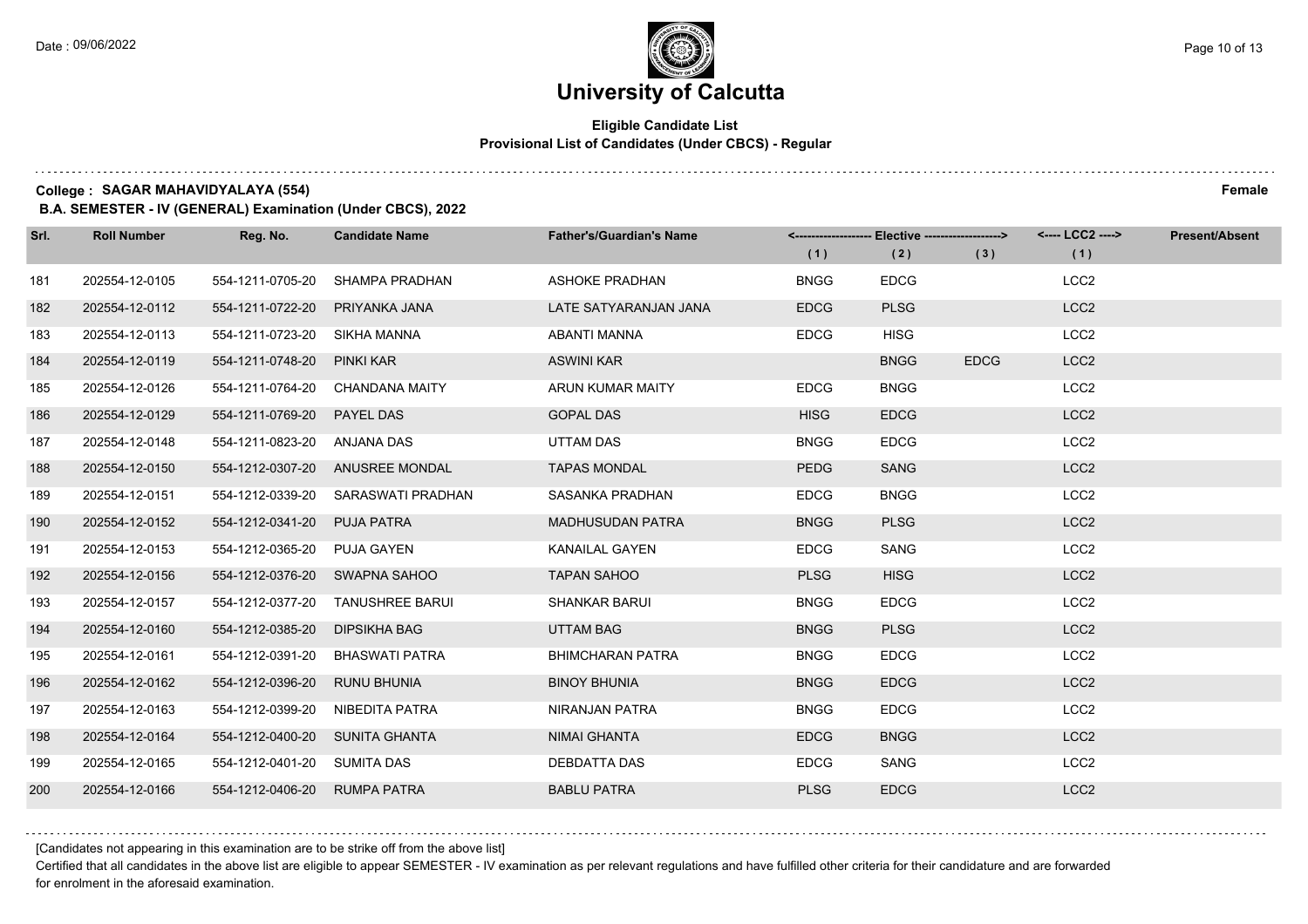### **Eligible Candidate List Provisional List of Candidates (Under CBCS) - Regular**

**College : SAGAR MAHAVIDYALAYA (554) Female**

**B.A. SEMESTER - IV (GENERAL) Examination (Under CBCS), 2022**

| Srl. | <b>Roll Number</b> | Reg. No.                        | <b>Candidate Name</b>              | <b>Father's/Guardian's Name</b> | (1)         | <-------------------- Elective ------------------><br>(2) | (3) | <---- LCC2 ----><br>(1) | <b>Present/Absent</b> |
|------|--------------------|---------------------------------|------------------------------------|---------------------------------|-------------|-----------------------------------------------------------|-----|-------------------------|-----------------------|
| 201  | 202554-12-0167     | 554-1212-0407-20                | FALGUNI MONDAL                     | <b>GURUPADA MONDAL</b>          | <b>BNGG</b> | <b>SANG</b>                                               |     | LCC <sub>2</sub>        |                       |
| 202  | 202554-12-0169     | 554-1212-0411-20 ANUPAMA DAS    |                                    | <b>HARISADHAN DAS</b>           | <b>BNGG</b> | <b>HISG</b>                                               |     | LCC <sub>2</sub>        |                       |
| 203  | 202554-12-0171     | 554-1212-0418-20                | AMBIKA DAS                         | <b>BRIHASPATI DAS</b>           | <b>PLSG</b> | <b>EDCG</b>                                               |     | LCC <sub>2</sub>        |                       |
| 204  | 202554-12-0172     |                                 | 554-1212-0438-20 RAJLAKSHMI MANDAL | <b>BISWAJIT MANDAL</b>          | <b>PLSG</b> | <b>BNGG</b>                                               |     | LCC <sub>2</sub>        |                       |
| 205  | 202554-12-0174     | 554-1212-0458-20                | <b>MANOMITA DAS</b>                | <b>TAPAN KUMAR DAS</b>          | <b>PLSG</b> | <b>HISG</b>                                               |     | LCC <sub>2</sub>        |                       |
| 206  | 202554-12-0176     | 554-1212-0467-20                | <b>SUPARNA DAS</b>                 | PABITRA DAS                     | <b>SANG</b> | <b>BNGG</b>                                               |     | LCC <sub>2</sub>        |                       |
| 207  | 202554-12-0177     | 554-1212-0479-20 SANTOSHI DHALI |                                    | <b>DIPAK DHALI</b>              | <b>BNGG</b> | <b>EDCG</b>                                               |     | LCC <sub>2</sub>        |                       |
| 208  | 202554-12-0179     | 554-1212-0492-20 SHEFALI JANA   |                                    | UTPAL JANA                      | <b>BNGG</b> | <b>EDCG</b>                                               |     | LCC <sub>2</sub>        |                       |
| 209  | 202554-12-0180     | 554-1212-0548-20                | SANGITA DAS                        | SUBHAS DAS                      | PEDG        | <b>BNGG</b>                                               |     | LCC <sub>2</sub>        |                       |
| 210  | 202554-12-0182     | 554-1212-0553-20 ANUPAMA DAS    |                                    | ANANTA KUMAR DAS                | <b>EDCG</b> | <b>HISG</b>                                               |     | LCC <sub>2</sub>        |                       |
| 211  | 202554-12-0183     | 554-1212-0556-20                | JAYASHREE DHALI                    | SHAKTI DHALI                    | SANG        | <b>EDCG</b>                                               |     | LCC <sub>2</sub>        |                       |
| 212  | 202554-12-0186     | 554-1212-0573-20                | KRITTIKA PRAMANIK                  | <b>JOYDEB PRAMANIK</b>          | <b>HISG</b> | <b>PLSG</b>                                               |     | LCC <sub>2</sub>        |                       |
| 213  | 202554-12-0187     | 554-1212-0599-20                | PURNIMA DAS                        | <b>BARUN DAS</b>                | SANG        | <b>EDCG</b>                                               |     | LCC <sub>2</sub>        |                       |
| 214  | 202554-12-0189     | 554-1212-0614-20 ANITA DAS      |                                    | <b>RAMKRISHNA DAS</b>           | <b>SANG</b> | <b>BNGG</b>                                               |     | LCC <sub>2</sub>        |                       |
| 215  | 202554-12-0197     | 554-1212-0691-20                | MAMATA DAS                         | <b>MANAS DAS</b>                | <b>EDCG</b> | <b>BNGG</b>                                               |     | LCC <sub>2</sub>        |                       |
| 216  | 202554-12-0199     |                                 | 554-1212-0697-20 ANUSREE MONDAL    | <b>ANIMESH MONDAL</b>           | <b>EDCG</b> | <b>PLSG</b>                                               |     | LCC <sub>2</sub>        |                       |
| 217  | 202554-12-0200     | 554-1212-0700-20                | <b>MONALISHA SARDAR</b>            | <b>SUDARSAN SARDAR</b>          | <b>BNGG</b> | <b>EDCG</b>                                               |     | LCC <sub>2</sub>        |                       |
| 218  | 202554-12-0203     | 554-1212-0703-20                | <b>MUNMUN SHYAMAL</b>              | <b>AMAL SHYAMAL</b>             | <b>EDCG</b> | <b>PLSG</b>                                               |     | LCC <sub>2</sub>        |                       |
| 219  | 202554-12-0205     | 554-1212-0734-20                | USHA RANI DAS                      | <b>SRIPATI DAS</b>              | <b>PEDG</b> | <b>HISG</b>                                               |     | LCC <sub>2</sub>        |                       |
| 220  | 202554-12-0208     | 554-1212-0759-20                | TINA PATRA                         | <b>MADAN PATRA</b>              | <b>EDCG</b> | <b>HISG</b>                                               |     | LCC <sub>2</sub>        |                       |

[Candidates not appearing in this examination are to be strike off from the above list]

Certified that all candidates in the above list are eligible to appear SEMESTER - IV examination as per relevant regulations and have fulfilled other criteria for their candidature and are forwarded for enrolment in the aforesaid examination.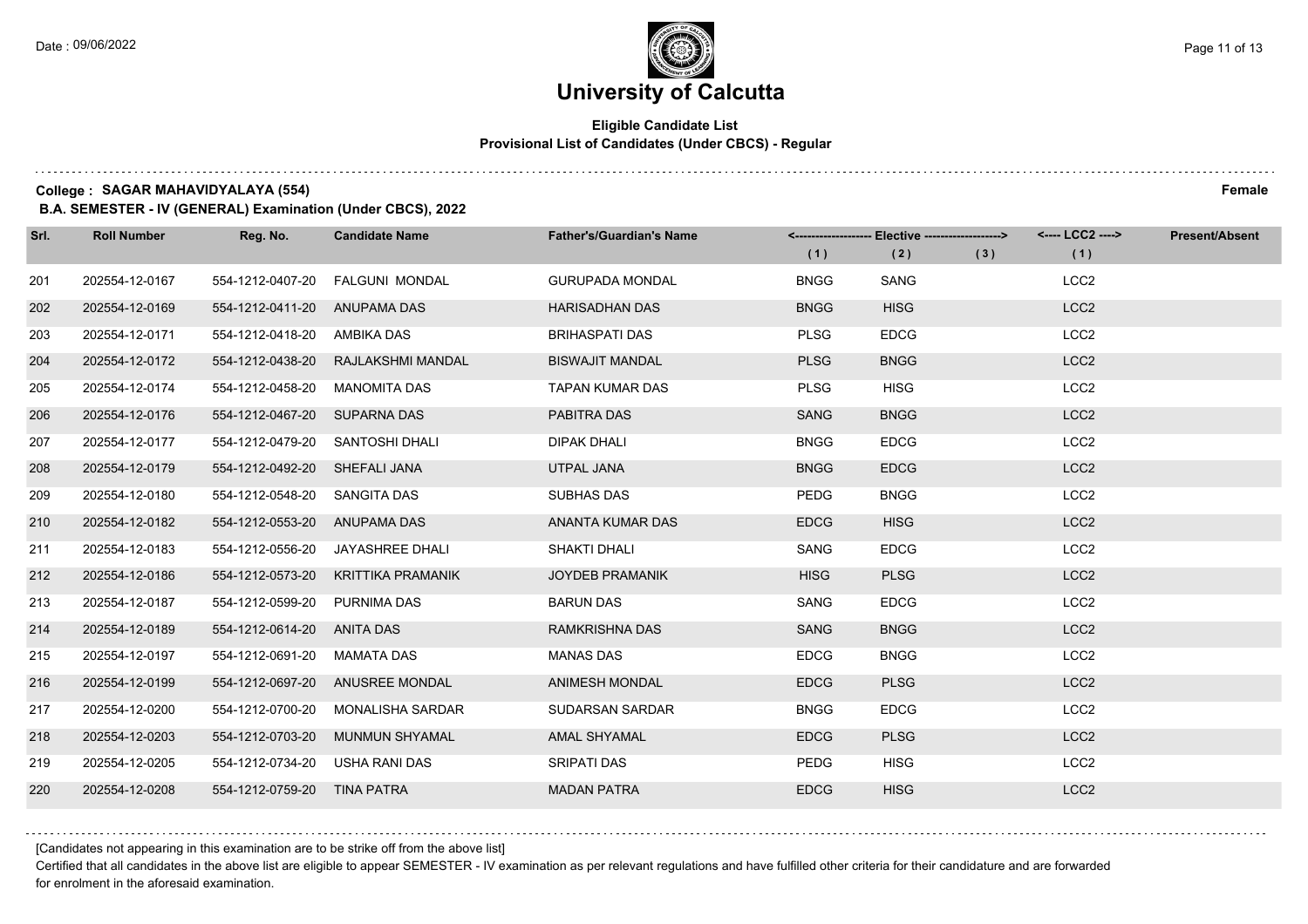### **Eligible Candidate List Provisional List of Candidates (Under CBCS) - Regular**

**College : SAGAR MAHAVIDYALAYA (554) Female**

**B.A. SEMESTER - IV (GENERAL) Examination (Under CBCS), 2022**

| Srl. | <b>Roll Number</b> | Reg. No.                      | <b>Candidate Name</b>            | <b>Father's/Guardian's Name</b> | (1)         | <-------------------- Elective ------------------><br>(2) | (3) | <---- LCC2 ----><br>(1) | <b>Present/Absent</b> |
|------|--------------------|-------------------------------|----------------------------------|---------------------------------|-------------|-----------------------------------------------------------|-----|-------------------------|-----------------------|
| 221  | 202554-12-0209     | 554-1212-0778-20              | <b>SUPARNA BERA</b>              | <b>ARJUN BERA</b>               | <b>EDCG</b> | <b>PLSG</b>                                               |     | LCC <sub>2</sub>        |                       |
| 222  | 202554-12-0215     | 554-1212-0825-20              | NAYANMONI PRAMANIK               | <b>GANESH PRAMANIK</b>          | <b>BNGG</b> | <b>SANG</b>                                               |     | LCC <sub>2</sub>        |                       |
| 223  | 202554-12-0216     | 554-1212-0827-20 SAGARIKA DAS |                                  | <b>KESHAB DAS</b>               | <b>BNGG</b> | <b>PLSG</b>                                               |     | LCC <sub>2</sub>        |                       |
| 224  | 202554-12-0219     | 554-1214-0344-20              | POLY NAYAK                       | <b>PRABIR NAYAK</b>             | <b>EDCG</b> | <b>BNGG</b>                                               |     | LCC <sub>2</sub>        |                       |
| 225  | 202554-12-0220     | 554-1214-0350-20              | SUBARNA MANDAL                   | <b>BUDDHADEB MANDAL</b>         | <b>BNGG</b> | <b>EDCG</b>                                               |     | LCC <sub>2</sub>        |                       |
| 226  | 202554-12-0221     | 554-1214-0351-20              | PARAMITA MANDAL                  | <b>SAMIR MANDAL</b>             | <b>GEOG</b> | <b>EDCG</b>                                               |     | LCC <sub>2</sub>        |                       |
| 227  | 202554-12-0222     | 554-1214-0353-20 PAMPA DAS    |                                  | <b>BASUDEV DAS</b>              | <b>EDCG</b> | <b>HISG</b>                                               |     | LCC <sub>2</sub>        |                       |
| 228  | 202554-12-0223     | 554-1214-0355-20 SOMA NAYAK   |                                  | <b>GOPAL NAYAK</b>              | <b>EDCG</b> | <b>BNGG</b>                                               |     | LCC <sub>2</sub>        |                       |
| 229  | 202554-12-0224     | 554-1214-0356-20              | LABANI ROY                       | <b>RAMKRISHNA ROY</b>           | <b>GEOG</b> | <b>EDCG</b>                                               |     | LCC <sub>2</sub>        |                       |
| 230  | 202554-12-0226     |                               | 554-1214-0371-20 SUSMITA KHUNTIA | SUSANTA KHUNTIA                 | <b>BNGG</b> | <b>EDCG</b>                                               |     | LCC <sub>2</sub>        |                       |
| 231  | 202554-12-0227     |                               | 554-1214-0395-20 SHYAMALI MANDAL | <b>TAPAN MANDAL</b>             | <b>EDCG</b> | SANG                                                      |     | LCC <sub>2</sub>        |                       |
| 232  | 202554-12-0228     | 554-1214-0397-20              | <b>BANASREE MANDAL</b>           | <b>BISWAJIT MANDAL</b>          | <b>EDCG</b> | <b>BNGG</b>                                               |     | LCC <sub>2</sub>        |                       |
| 233  | 202554-12-0230     | 554-1214-0423-20              | SUMITA PARIA                     | SWADESH PARIA                   | <b>BNGG</b> | <b>EDCG</b>                                               |     | LCC <sub>2</sub>        |                       |
| 234  | 202554-12-0231     | 554-1214-0432-20              | <b>UMA GHOSH</b>                 | <b>TARAKNATH GHOSH</b>          | <b>BNGG</b> | <b>EDCG</b>                                               |     | LCC <sub>2</sub>        |                       |
| 235  | 202554-12-0233     |                               | 554-1214-0478-20 SUSMITA MANDAL  | KALIPADA MANDAL                 | <b>SANG</b> | <b>EDCG</b>                                               |     | LCC <sub>2</sub>        |                       |
| 236  | 202554-12-0234     | 554-1214-0563-20              | NILANJANA BARIK                  | <b>KESHAB BARIK</b>             | <b>BNGG</b> | <b>HISG</b>                                               |     | LCC <sub>2</sub>        |                       |
| 237  | 202554-12-0242     | 554-1214-0738-20              | JAHANARA KHATUN                  | <b>JAMAL KHAN</b>               | <b>HISG</b> | SANG                                                      |     | LCC <sub>2</sub>        |                       |
| 238  | 202554-12-0249     | 554-1215-0299-20              | TUHINA KHATUN                    | <b>SK NAJRUL ISLAM</b>          | <b>PEDG</b> | <b>PLSG</b>                                               |     | LCC <sub>2</sub>        |                       |
| 239  | 202554-12-0252     | 554-1215-0437-20              | LATLI KHATUN                     | <b>SK LALU</b>                  | <b>PLSG</b> | <b>BNGG</b>                                               |     | LCC <sub>2</sub>        |                       |
| 240  | 202554-12-0255     |                               | 554-1215-0615-20 RUKAIYA KHATUN  | <b>SK ABDUL KARIM</b>           | <b>HISG</b> | <b>PLSG</b>                                               |     | LCC <sub>2</sub>        |                       |

[Candidates not appearing in this examination are to be strike off from the above list]

Certified that all candidates in the above list are eligible to appear SEMESTER - IV examination as per relevant regulations and have fulfilled other criteria for their candidature and are forwarded for enrolment in the aforesaid examination.